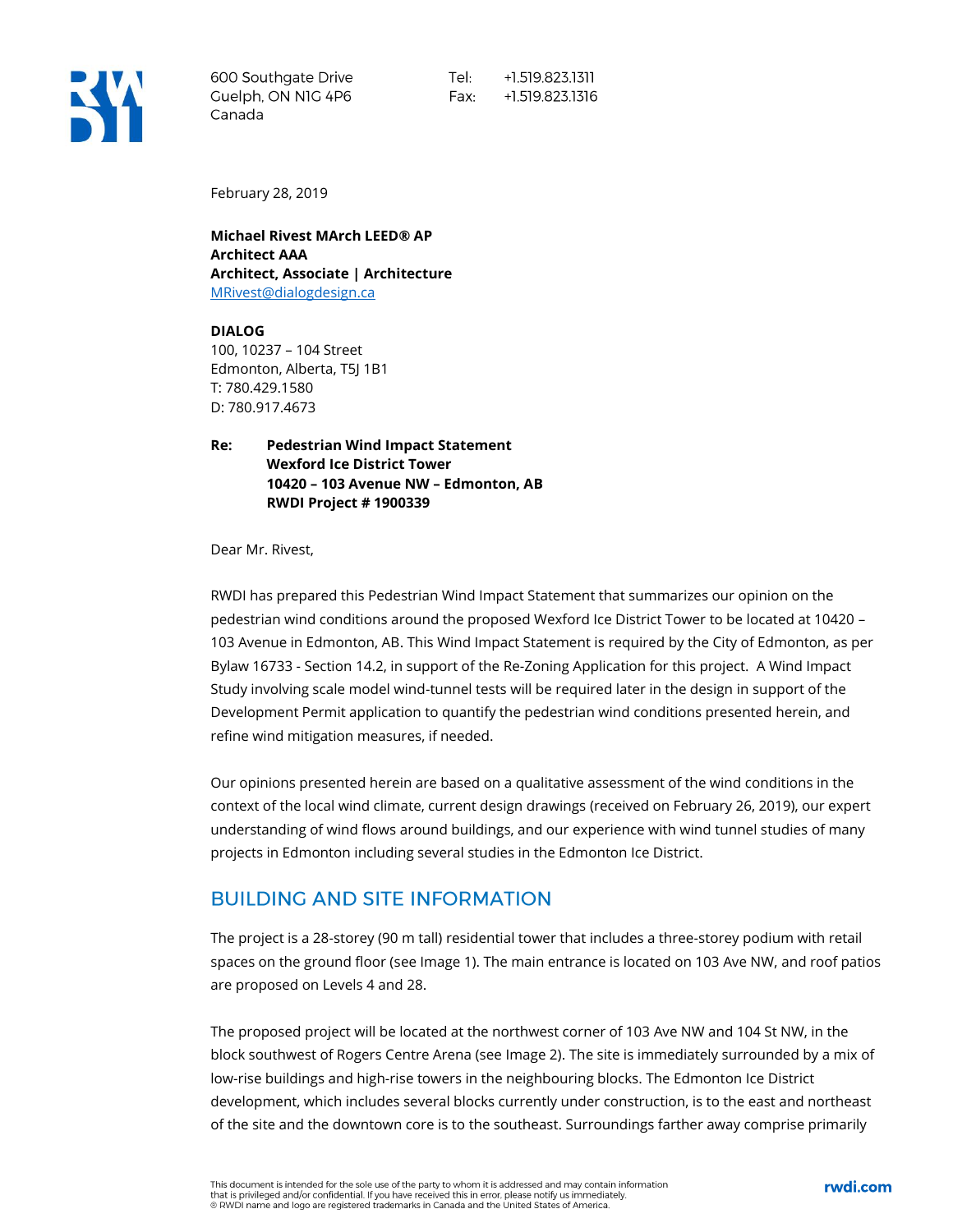

low-rise buildings in the northerly directions, a mix of low-rise and mid-rises to the west and mainly high-rises to the southeast and south.



**Image 1: Project Renderings; Views from South(left) and Southeast (right)**



**Image 2: Aerial View of the Existing Site and Surroundings (Image Credit: Google Map)**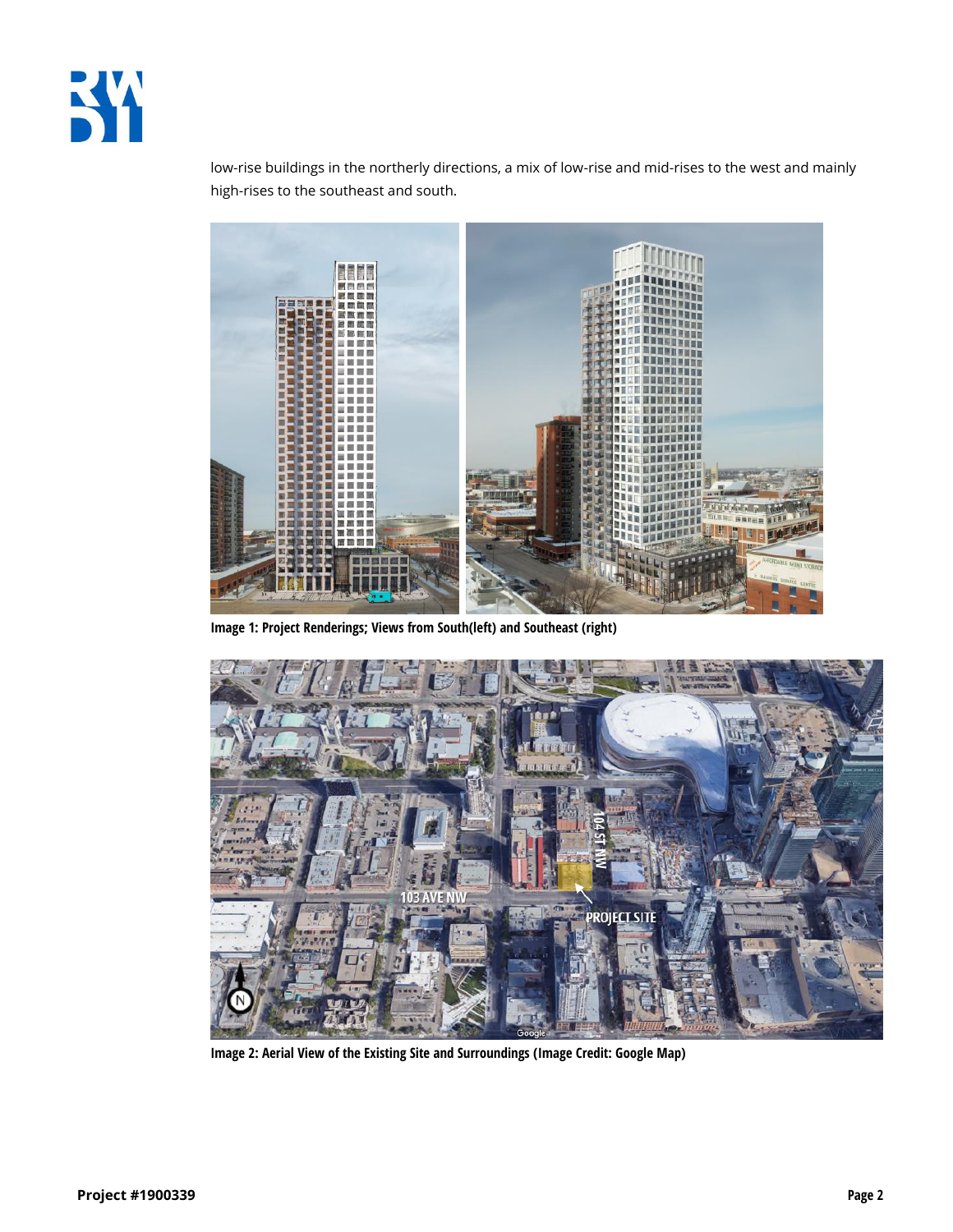

#### **WIND DATA**

Wind data from the previously operational Edmonton City Centre Airport were used as a reference for the current project (refer to the wind roses in Image 3). This is the nearest station with long-term hourly wind data.

When all winds are considered, wind from southeast through south and west through north-northwest directions are predominant in both summer and winter (see Image 3). Strong winds occur slightly more often in the summer (left wind rose in Image 3) than in the winter (right wind rose in Image 3), and they are typically from the west-northwest and northwest directions.



**Summer Winds (May to October) Winter Winds (November to April)**

**Image 3: Direction Distribution of Winds Recorded at Edmonton City Centre Airport from 1985 to 2014**

## PEDESTRIAN WIND ASSESSMENT

To provide an opinion on the overall pedestrian level wind conditions expected on and around the proposed project, RWDI reviewed the long-term meteorological data for the area, drawings of the proposed development received from Dialog on January 22, 2019, and information regarding the surroundings available through online resources, and assessed them in conjunction with our recent experience in the area and our engineering judgment. Our statement is presented in the following pages.

# **Predicted Wind Flow Patterns**

The proposed site is surrounded by dense high-rise structures to the east, northeast, southeast and south, including several proposed buildings that are under construction. These built-up areas create lower wind speeds downwind due the aerodynamic drag they provide. Thus, the proposed site would be sheltered from prevailing winds from southeast through south.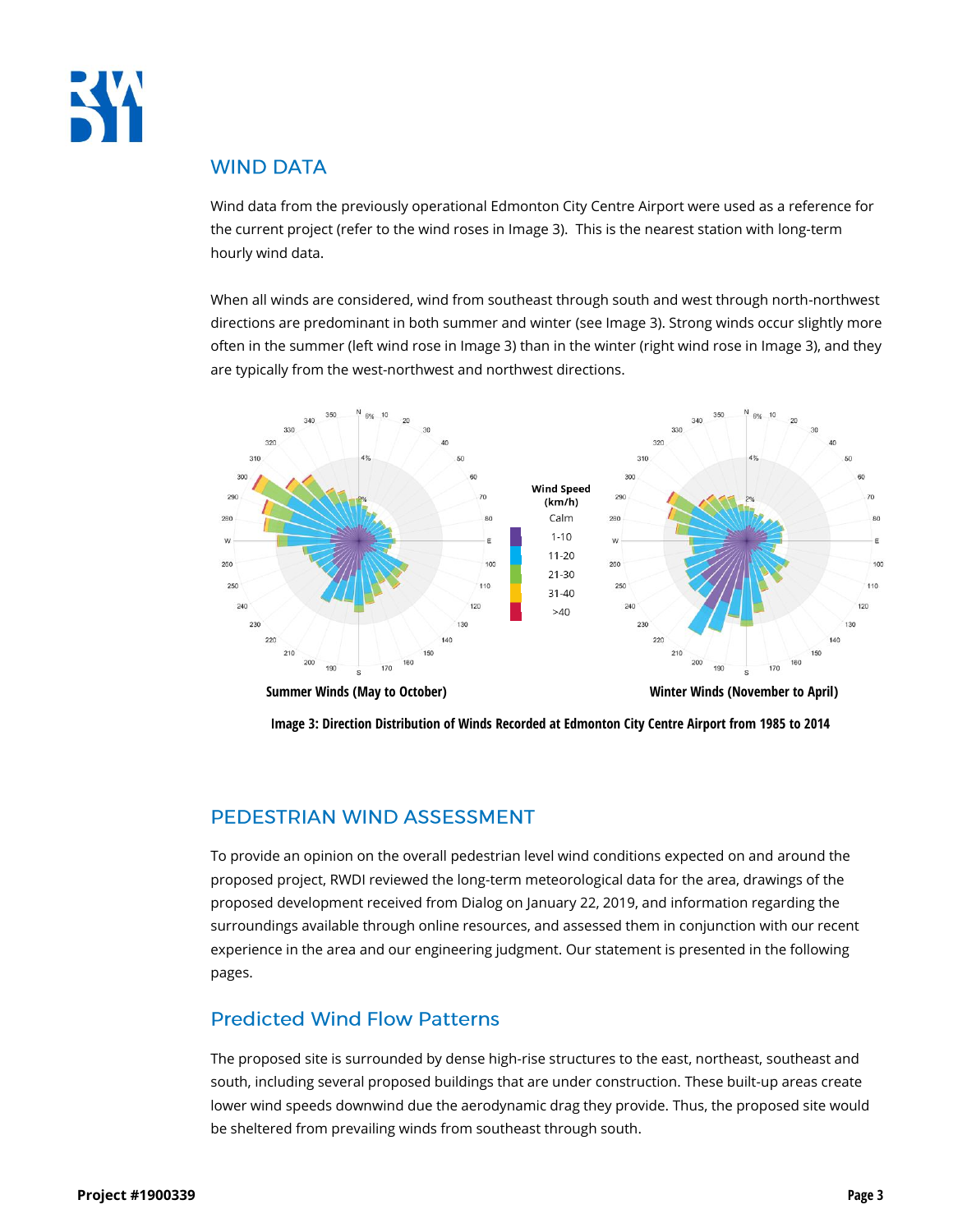

The tall buildings that exist on nearby lots to the west and in the distance to the northwest are expected to provide a moderate level of sheltering for winds approaching from the northwest quadrant. However, due to the height of the proposed tower, and partial exposure to the northwest winds, the tower is expected to intercept winds and direct them downward in a phenomenon called *Downwashing* (see Image 4a). These winds would subsequently accelerate around the northeast and southwest corners of the tower and create high wind speeds there. Image 4b illustrates these flow patterns as expected around the proposed project.





**Image 4a: Downwashing and Corner Acceleration Image 4b: Predicted Flow of Northwest Winds on the North Elevation**

The proposed tower is designed with a three-storey podium and the tower is setback from the edges of this podium on the west, north and east. The podium acts as a horizontal break for downwashing flows; the larger setback on the east side is expected to intercept downwashing and corner acceleration flows and reduce potential wind impacts on 104 St NW. The setbacks on the north and west sides would also function as horizontal breaks for the redirected flows. However, due to their smaller depths, the disrupted flow is still expected to create a minor increase in wind speeds along the north and west elevations, especially near the southwest corner of the building.

## **Predicted Wind Conditions**

#### **Ground Level**

The proposed podium, as described previously, reduces downwashing impacts and therefore, is a positive feature from a wind perspective. An additional positive feature is the location and design of the main entrance. The main entrance is located on the south façade, partially recessed from the main facade and designed with a large overhead canopy (see Image 5). Commercial/retail entrances are proposed on the east façade. We understand that the design team is proposing seating areas along the south side of the building and large street trees on both 104 St NW and 103 Ave NW.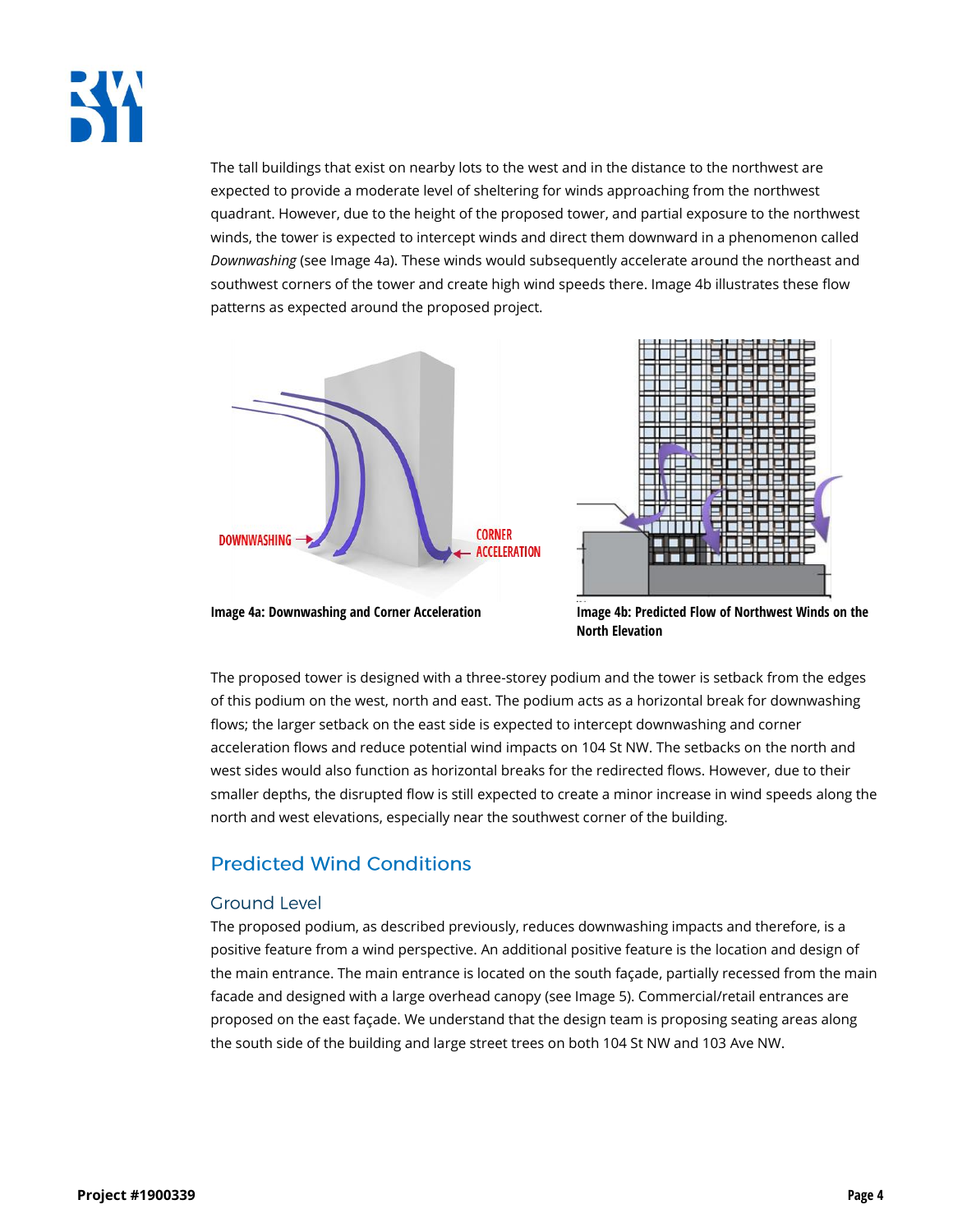

The sidewalks and entrances along 104 St NW and most areas on 103 Ave NW, including the main entrance and seating area, are sheltered from the prevailing northwesterly winds by the proposed development itself. Therefore, suitable wind conditions are expected in both the summer and winter seasons. During the summer, the proposed trees would provide additional protection from winds and thereby enhance wind conditions for passive activities. Although we predict increased wind speeds at the southwest corner and to the north and west of the site, these wind speeds are expected to be appropriate for pedestrians walking in the area. We understand that areas bordering the site to the north and west are alleys and vehicular accesses; therefore, increased wind speeds should not be a concern in those areas.



**Image 5: Ground Floor Plan**

#### **Roof Patios**

Roof patios are proposed on the east side of the tower on Level 4, and on the west side of Level 28 (see Image 6). Wind speeds increase with elevation and therefore, if terraces are exposed to these winds, conditions on the terraces are likely to be windier than desired for passive activities.

We understand that the Level 28 patio is designed with a wall with windows for viewing around it (Image 6). The wall appears to be about 3 m tall, which is appropriate for providing the necessary wind protection and resulting in comfortable wind conditions for passive activities on the patio.

The Level 4 patio would be subject to corner acceleration of the northwest winds as described previously and illustrated in Image 4b. Without wind control measures, the north end of this patio would be windier than the south end. It is our understanding the patio will be surrounded by a glass wall that appears to be at least 2 m tall (Image 6, perspective view). If the glass screen is not 2 m tall at the north end, it is recommended that a screen of that height be established using plants or hedges, to protect the patio from wind exposure. Additionally, it is recommended to add a trellis that is at least 70% solid, over the dining area at the north end, to protect the area from downwashing flows. Any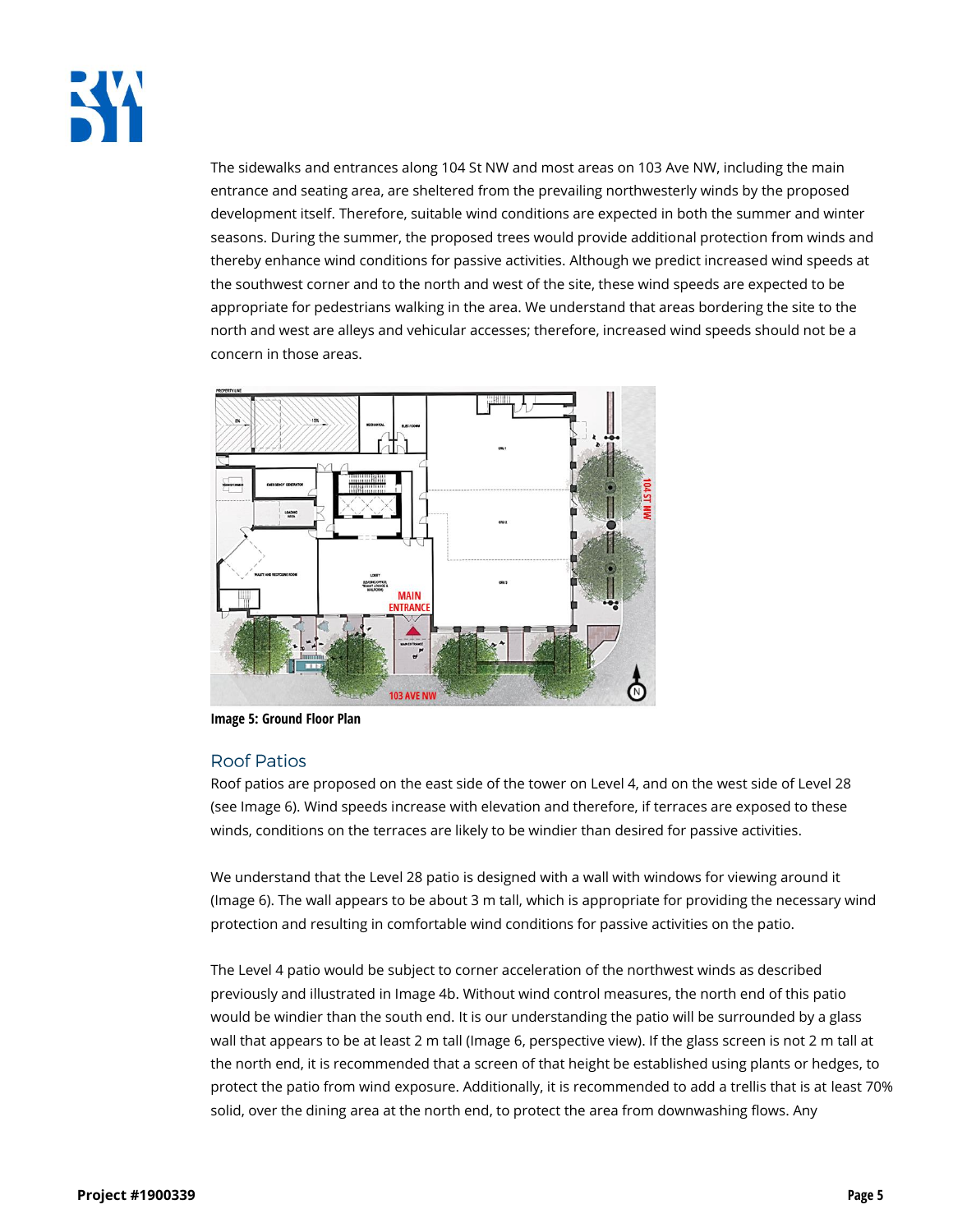

additional landscaping within the patio area that is at least 2 m tall would enhance wind conditions. Examples are provided in Image 7.



**Image 6: Partial Plans (top) and Perspective Views (bottom) of Roof Patios on Levels 4 and 28**



**Image 7: Examples of Wind Control Measures for the Level 4 Patio**